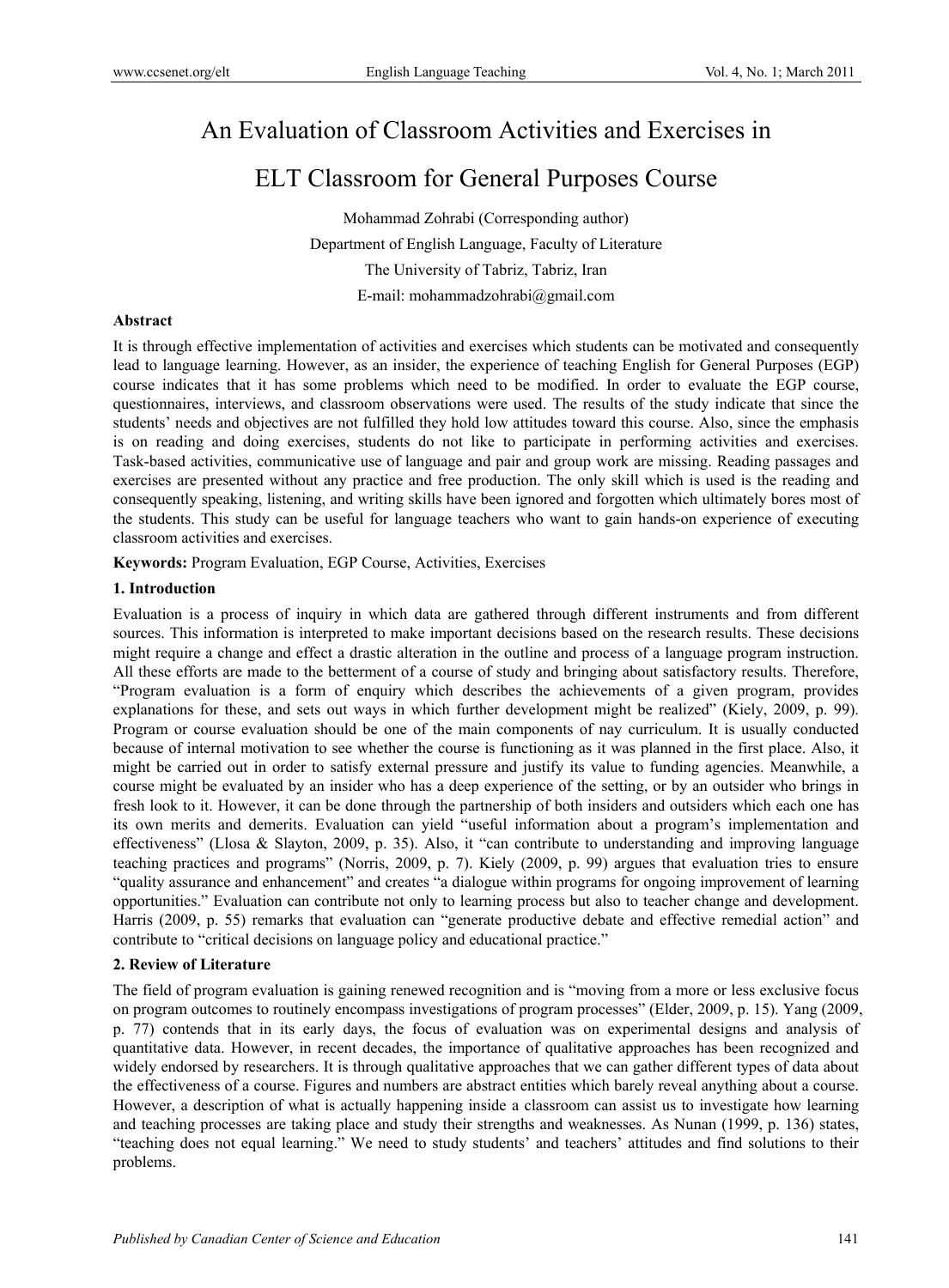A rather long-scale evaluation was conducted by Peacock (2009, p. 259) who investigated a teacher-training program. He states that the program had some strength "including the teaching of pedagogic skills and promoting reflection and self-evaluation." Also, it had some shortcomings which needed to be improved including "the amount of practice teaching and … input" (ibid.). Also, Kiely (2009, p. 99) carried out an evaluation and explored "three aspects of program development: innovation, teachers at work, and the quality of the learning experience of students." However, he does not elucidate the results of his study. A study was conducted by Millroad (2002, p. 131) and merits and demerits of the program were evaluated. Millroad (ibid.) concludes that learners had the following weaknesses: "poor communicative skills, low language competence, and knowledge-processing problems." A large-scale evaluation was carried out by Sakai and Kikuchi (2009, p. 66-7) in which they studied the following factors: "leaning contents and materials, teachers' competence and teaching styles, inadequate school facilities, lack of intrinsic motivation, and test scores." The result of their study indicated that "learning contents and materials and test scores" were the factors which demotivated many students who studied at high school. Meanwhile, a study was conducted by Mazdayasna and Tahririan (2008) in which they explored students' "needs, wants, and lacks." They came to the conclusion that the objectives of the course were unrealistic and serious measures had to be taken to solve them. In another study Kita (2006) investigated students' "attitudes, motivation, and perceptions." Kita emphasized the necessity of ongoing needs analysis in order to cater for the students' changing needs. In a study which was carried out by Coleman (1996) "the objectives, attitudes, materials, and needs analysis" were investigated. Coleman suggested that in order to contribute to the betterment of the course a "study skills" course was needed to be offered to the students. The studies mentioned here reveal that each of them explored different elements of curriculum or course. It depends on the objectives of the study and experience of researcher what to evaluate. Every researcher has his/her own particular preferences and for this reason opts for the aspects that think is important in the destiny of a course. The variety of the curriculum elements illustrate that the teaching-learning endeavor is not a straightforward process; rather it is complex and requires close attention.

### **3. The Study**

The reason I intended to evaluate the English for General Purposes (EGP) course was that the students were inefficient in applying their linguistic knowledge to interactive language use. Therefore, it was decided to investigate the activities that were carried out in the classroom. This study was carried out at the University of Tabriz, Iran. This university was established around 1950s and is a public university with a student body of 12,000 students. It is situated in the city of Tabriz, Northwest of Iran and each year about 2500 students enter it through passing the University Entrance Examination. In order to enter and study in Iranian universities, students have to take the University Entrance Examination each year. The University of Tabriz is a top institution in the district and competition to study in it is high. The researcher is one of the full-time staff of this institution and has taught the English for General purposes (EGP) course for more than twelve years. The EGP course is taught by the language lecturers and is coordinated by the English Language Department. The EGP course is a 3-hour-per-week course (17 weeks) which is offered to new undergraduate students either at the first or second semester. Then, after the students took and passed it they could be eligible to take their ESP course which is taught by the subject lecturers. In this study, I wanted to evaluate the classroom activities and exercises. The reason that I selected this aspect for investigation was that most of the students took the EGP course, studies it for one semester and then obtained a pass mark. However, as an insider teaching the EGP course, I have seen that the students could not put their linguistic knowledge into practical use either in spoken or written discourse. Therefore, I chose the teaching element for this study. Brown (1995, p. 20) suggests five elements of curriculum for evaluation: "objectives, needs analysis, teaching, materials, and testing." Since it was difficult to investigate all of these aspects of the EGP course, I only focused on the teaching element which consists of classroom activities and exercises. Also, in order to implement the process of evaluation, I chose Lynch's (1996, p. 4) seven steps of program evaluation: "audience and goals, context inventory, preliminary thematic framework, data collection design/system, data collection, data analysis, and evaluation report." This study is a formative one because the focus is on the process of learning rather than outcomes. In summative studies, the focus is usually on the neat product or test scores. But in formative studies the whole aspects of a course are evaluated, such as students, teachers, syllabus, resources, context and so on.

### **4. Method**

### *4.1 Participants*

The participants consist of undergraduate students  $(n= 240)$  and language lecturers  $(n= 12)$ . The students were selected through stratified random sampling from the 12 faculties of the University of Tabriz. The University of Tabriz consists of 12 faculties, therefore, from each faculty 20 students were selected: ten male and ten female. The students' age ranged from 19 to 22 with an average of 20. However, the language lecturers were selected through non-probability sampling, i. e. purposive sampling. The reason that 12 lecturers were selected was that each of these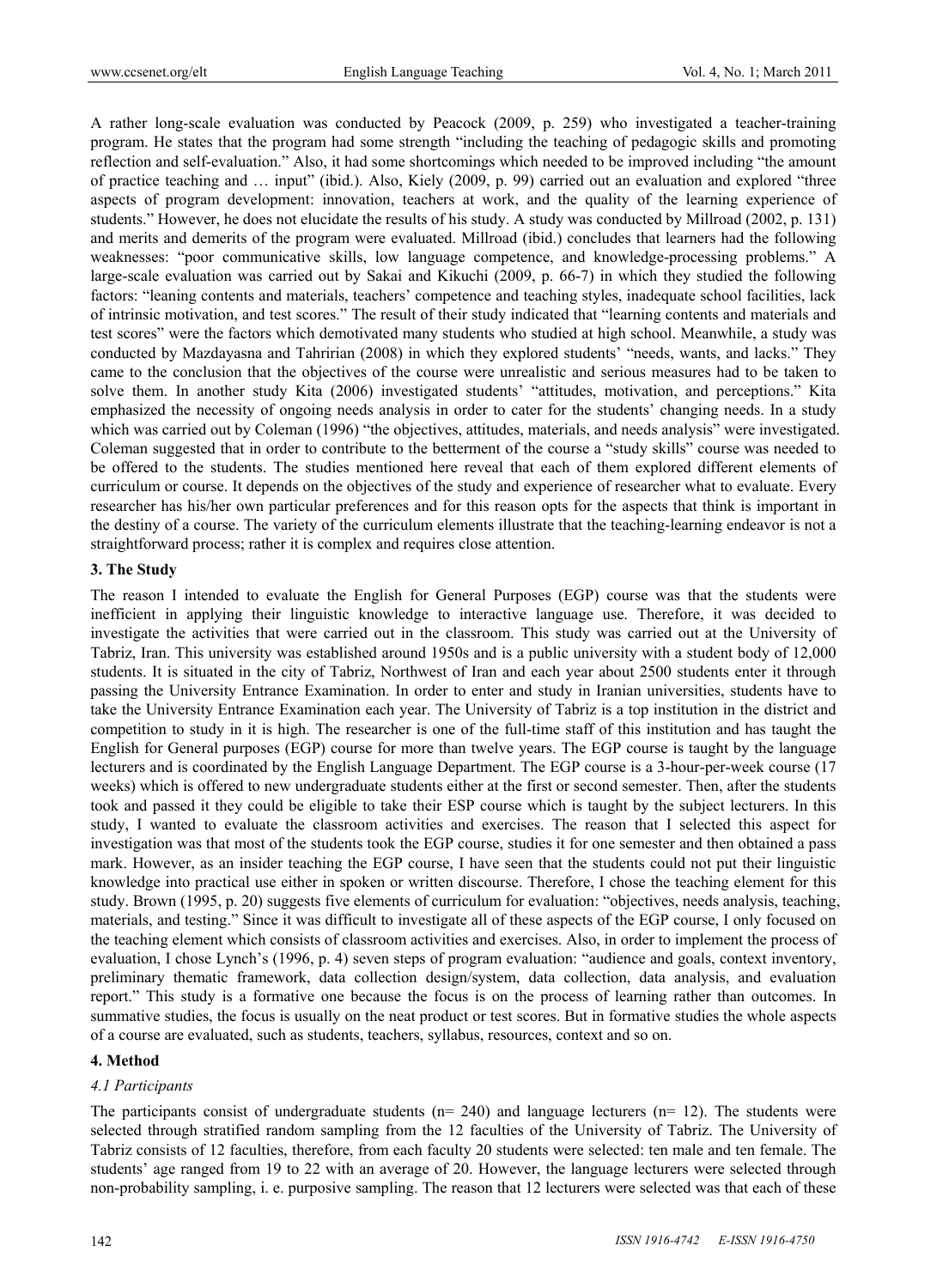lecturers taught the EGP course at one of the faculties of the University of Tabriz. Therefore, from each faculty one lecturer was selected: seven male and five female, and five Ph D and seven MA. The lecturers consisted of full-time  $(n= 4)$  and part-time  $(n= 8)$  staff who had 16 years of teaching experience, with an average of eight years.

# *4.2 Instruments*

The instruments that were used in this study comprised questionnaires, interviews, and classroom observations.

4.2.1 Questionnaires

In order to elicit standard, accurate, and consistent answers, an identical questionnaire was distributed to the students (n= 240) and lecturers (n= 12). The questionnaire consisted of 20 closed-ended and one open-ended item. It was made of a five-point Likert scale: strongly disagree (SD=1), disagree  $(d=2)$ , unsure (U=3), agree  $(A=4)$ , and strongly agree (A=5). The students' questionnaire was "group administered" (Brown, 2001, p. 6), i.e. I distributed the questionnaires to the students without the presence of their lectures. I this way, I could clearly explain the items and elucidate any unclear points. Direct contact with the students was a good opportunity to elicit their opinions on the last open-ended item and the overall attitudes of them about the activities and exercises. However, the lecturers' questionnaires was given to them either at their offices or sent through email. The following items represent the questionnaire that was administered to the students and lecturers:

1. The EGP course is useful for students to fulfill their academic requirements and learn English language.

- 2. The students' objectives are compatible with the EGP course.
- 3. The time allocated to the EGP is enough to perform classroom activities and exercises.
- 4. The teaching methods are more important for learning than the content.
- 5. An eclectic approach is more preferable for implementing classroom activities than a specific method.
- 6. A specific teaching methodology is followed to carry out classroom activities.
- 7. Classroom activities are almost determined by our textbook.
- 8. Language of instruction and classroom activities are determined largely based on students' discipline.
- 9. The materials are first presented, then practiced at length, and ultimately result in language production.
- 10. Different techniques are used to implement classroom activities.
- 11. The proficiency level of the students in the class is alike and homogenous.
- 12. The number of students in the class are small enough to carry out different types of communicative activities.
- 13. It is the teacher who can make a difference and facilitate the learning process for the students.
- 14. The EGP class is controlled and managed effectively to conduct classroom activities and exercises.
- 15. Different teaching aids are used to help ease the learning process.
- 16. The classroom activities and exercises are carried out through pair and group work.
- 17. We speak English language in the class.
- 18. We perform a large range of tasks in the class.
- 19. The purpose of activities and exercises are clearly explained to the students.
- 20. We carry out various types of communicative activities in the class.
- 4.2.2 Interviews

In order to triangulate the data, semi-structured interviews were conducted with 24 students, i.e. ten percent of the participants (n= 240). The interviewees were selected through stratified random sampling: 12 male and 12 female. Meanwhile, all the 12 lecturers who filled out the questionnaires were interviewed. The following items represent the interview questions:

- 1. What is your overall attitude about the EGP course?
- 2. Do the students' objectives and needs match the EGP course's goals?
- 3. What types of methods are used in the class?
- 4. Is the students' discipline considered in implementing classroom activities and exercises?
- 5. Are there opportunities for students to interact in English and produce language both in spoken and written form?
- 6. What types of techniques are used in implementing activities and exercises?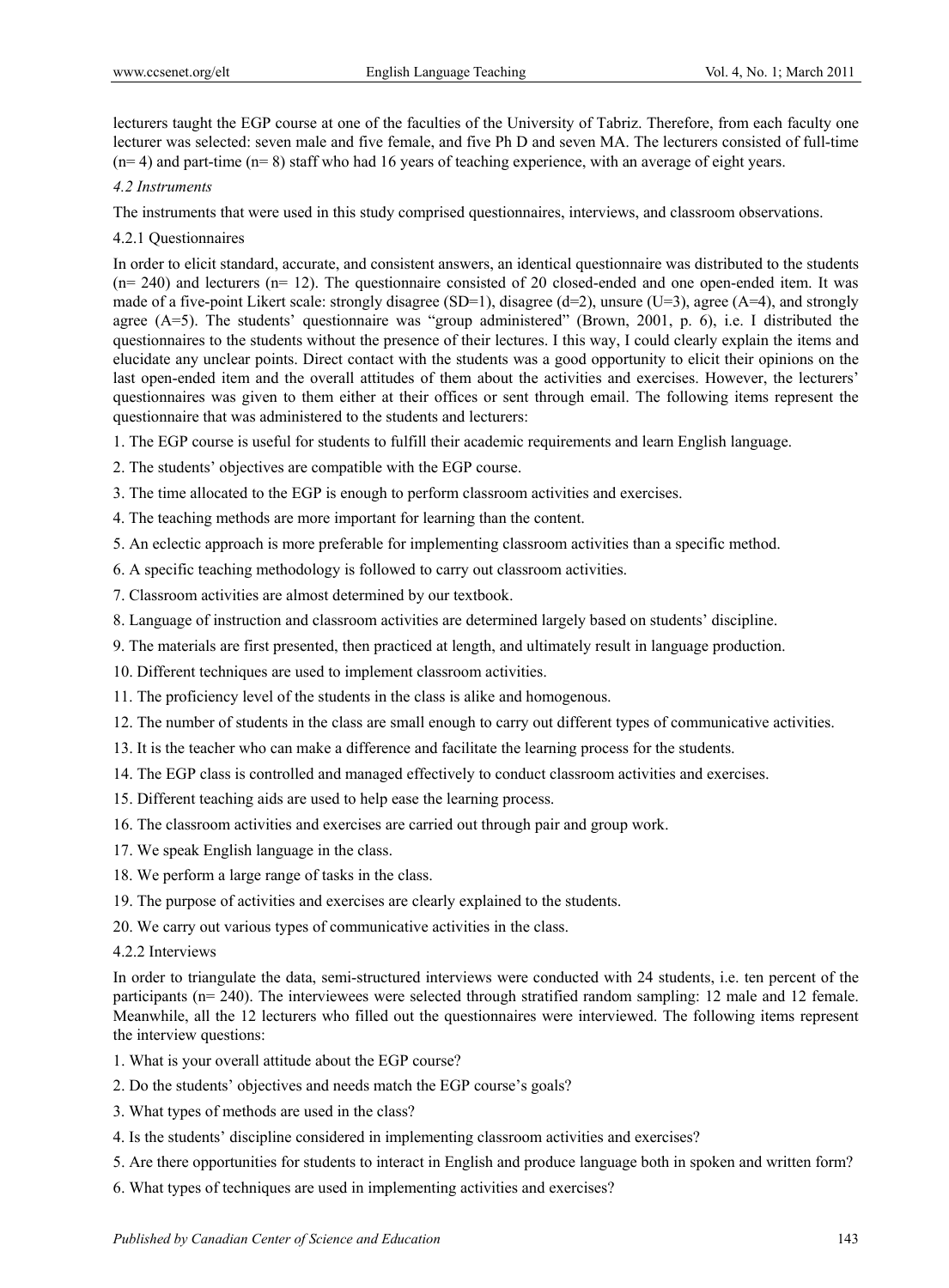- 7. Are classroom activities and exercises carried out through pair and group work?
- 8. Do you make use of tasks, projects, role plays, and simulations in the class?
- 9. Are different types of communicative activities performed in the class?

#### 4.2.3 Classroom Observations

Meanwhile, in order to obtain first-hand experience of what is happening inside the classes, I selected six classes randomly and observed each of them for three times. The classroom observation data were captured through different types of notes.

#### *4.3 Data Collection and Analysis*

The questionnaires were distributed directly by the researcher to the students and lecturers. Also, the semi-structured interviews were conducted with the participants. The close-ended items of the questionnaire data were analyzed by the use of SPSS. However, the open-ended item of the questionnaire, the interviews, and classroom observation data were analyzed manually in the form of thematic and interpretative analyses. The written data first were organized, and then they were divided into relevant themes, categories, and patterns. Meanwhile, the raw data were reduced and coded and finally the required themes were deduced (Blaxter et al., 2006). Finally, the data collected through the three instruments were compared and contrasted in order to make decisions and report them.

#### **5. Results and Discussions**

The results of the questionnaire are displayed in table 1.

As questionnaire item no.1 illustrates, only about 40 percent of the students and lecturers agree that the EGP course is useful. During the interview, most of the students stated that they were doubtful whether the EGP course could be of any use in helping them to tackle their academic and occupational needs. They were of the opinion that they learned it superficially and only tried to pass it to fulfill graduation requirements. They emphasized that they neither learned the form nor the function of the language in the classes. They stressed that their lecturers did not try to use the language in the class. It is for these reasons that most of the students hold negative attitudes toward the EGP course and as Jordan (1997, p. 137) argues, "attitudes tend to be somewhat deep-seated and enduring." Therefore, the lecturers need to try hard to change the students' attitudes and lower their affective filter because positive attitudes and motivation are determining factors in language learning.

The result of the questionnaire item no.2 reveals that about 50 percent of the students and 33 percent of the lecturers disagree that the EGP course's and students' goals are compatible. During the interview, it was noticed that there was a general confusion about the objectives of the EGP course. Some of the lecturers believed that the goal was to teach reading skill in order to prepare the students to deal with their disciplines' requirements. Some other lecturers maintained that the EGP course's aim was to teach communicative use of language. Yet, others insisted that the four language skills need to be taught to the students. However, during the interview, most of the students stated that they wanted to learn language more communicatively and be able to use it not only inside the classroom but also outside it. But the students emphasized that the lecturers only focused on covering their textbooks and implementing their drills and exercised. I could not find any syllabus or objective of the EGP course in the English Language Department. Therefore, it is necessary that the objectives of the EGP course to be prepared by the Ministry of Education, and of course, based on multimodalities of modern trends in language teaching and learning, students' objectives and needs, educational and occupational requirements, and so on.

Based on the result of the questionnaire item no.3, all the lecturers (100%) and nearly most of the students (63%) disagree that the time allocated to the EGP is enough. The EGP is offered for three hours per week for 17 weeks (plus one session dedicated to final exam) during only one semester. During the interview, most of the lecturers stated that because of the shortage of time they only read the reading passages of their textbook and did the exercises. Therefore, they reasoned that they could not save enough time for communicative activities.

One of the important factors of implementing classroom activities is through the adequate use of appropriate methods. The result of the questionnaire indicates that most of the students and lecturers believe that methods of teaching are important than content and they prefer diverse types of methods instead of one particular method. Robinson (1991, p. 46) maintains that methodology is "what goes on in the classroom" and what the students and lecturers have to do. In the main, methodology has to take care of lesson plans, coursebooks, materials, language skills, and procedures for teaching them. Emphasizing method over content, Flowerdew and Peacock (2001, p. 183-4) encourage "a method of work that involves initiative, the sharing of ideas and a focus on the how and why of investigation than on the what." However, Long (2001, p. 180) argues that "method is an unverifiable and irrelevant construct … and it may actually do harm by distracting teachers from genuinely important issues." He further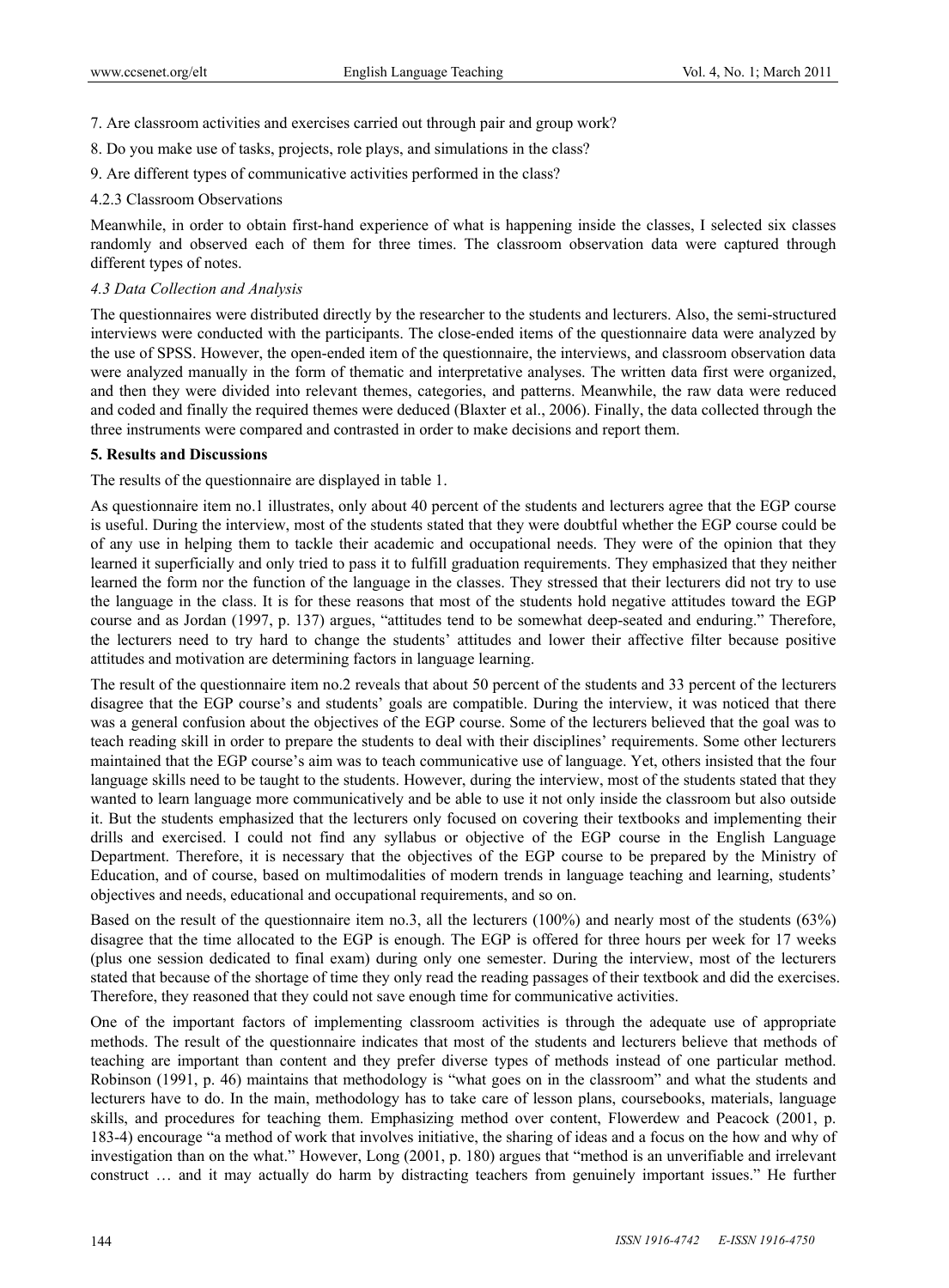maintains that methods might overlap and there is no such thing as a method. Therefore, lecturers need to remember that there is no best method and that they can fine tune their methods based on the students' disciplines, needs, and course objectives. It is also better to try to use innovative techniques to arouse the students' interest and impede boredom. We need to consider the students' styles and the particular situation in order to help students to acquire language effectively.

However, as the result of the questionnaire shows and as I noticed it during classroom observations, most of the class activities were dominated by the textbook. It was the textbook which determined what the lecturers and students do in the classroom. There was barely any innovation on the part of the lecturers to create diversity in the classroom activities. Some of the lecturers consider teaching materials as concrete manifestations of methods. It can be argued that a textbook imposes an organization of content on the student. But we cannot ensure that the teaching content will lead to language learning. During classroom observations, I noticed that most of the lecturers tried to cover the materials and the textbook was the center of attention. However, as the teachers' competence increases, so their reliance on the materials decreases. The important point is the purposeful and meaningful implementation of classroom activities because "Different approaches will be appropriate in different settings" (Bunch, 2006, p. 299).

The results of the classroom observations reveal that many of the lecturers do not consider the students' discipline while presenting and practicing materials. Flowerdew and Peacock (2001, p. 183) hold that the activities must be based on "behavioral objectives of the learner's special purpose and be practicable." Huang (2003, p. 17) suggests that the teaching techniques should match "the needs of the students." The lecturers at the University of Tabriz act based on their "theoretical rationale" (Brown, 2000, p. 201) and the principles of language teaching influence them how to "orchestrate the interaction between learner, teacher, and subject matter" (Breen et al., 2001, p. 473). Every discipline is unique, so "the language of instruction and curricula vary from" subject to subject (Mercer, 2001, p. 243).

During classroom observations, I realized that the materials were mostly presented to the students without any practice and free production. As Harmer (2002, p. 82-3) points out, it is through the production stage in which a teacher can see where students have problems and try to improve them. It was clear that the forms of language were presented to the students without considering their function in the actual use (Nunan, 2001, p. 193). Skehan (1998, p. 94) emphasizes that presentation, practice, and production is an optimal way for language learning. It is through these three Ps (presentation, practice, and production) that various techniques can be used and students can be encouraged to practice language for themselves. Johnson (2001, p. 265) argues that it is in the production stage that students are engaged in communicative activities.

Based on the results of the questionnaire and classroom observations, the lecturers rarely used diverse types of techniques in order to practice language. Therefore, I noticed that in most classes the students got bored and lost attention. Richards and Rodgers (2002, p. 26) argue that "teaching activities that focus on grammatical accuracy" are different from communicative skills. So, the lecturers need to make use of both grammar exercises and ensure that they are used in meaningful interactions in order to motivate the students. Richards (2001, p. 168) maintains that "teaching is not static or fixed in time but is a dynamic interactional process." The lectures need to "offer a variety of activities within class period" (Harmer, 2002, p. 309). Therefore, they can make use of different "tasks, activities, and exercises" (Jordan, 1997, p. 56) based on the students' discipline. In order to create diversity, the lecturers can use different types of techniques for presenting materials and activities, such as: demonstration, explanation, discovery learning, reproduction, creativity, and check questions. Lee (2006, p. 692) proves that teachers can benefit from display questions and "organize their lessons and produce language pedagogy as courses of action." Millroad (2002, p. 131) emphasizes "the importance of homework, memory and structure drills, and rehearsal performances in the classroom." Also, Huang (2003, p. 26) suggests that teachers can use a "content topic" and in this way build different types of activities in order to provide opportunities for students to practice language functions. Walsh (2002, p. 3-4) believes that a classroom ought to be considered "as a context in its own right, or rather a series of interrelated contexts" in which a wide range of activities can be implemented. The fact is that if teachers want to motivate students to learn language, then, they need to attend to both "social and pedagogic demands" (Senior, 2002, p. 397) of their learners.

The questionnaire item no.11 and classroom observation results indicate that most of the EGP classes consist of different proficiency level students. Therefore, this creates problems both for students and lecturers. As Millroad (2002, p. 128) puts, "A heterogeneous class … is a challenge for teachers." Also, Senior (2002, p. 398) argues that "no two classes are alike." The researcher's experience shows that the EGP classes usually consist of three levels: beginner, lower intermediate, and intermediate. The intermediate students have usually attended private language institutes and learned language through communicative activities. Meanwhile, I have noticed that the humanities and social science students are the weakest students, the science students are average, and engineering students are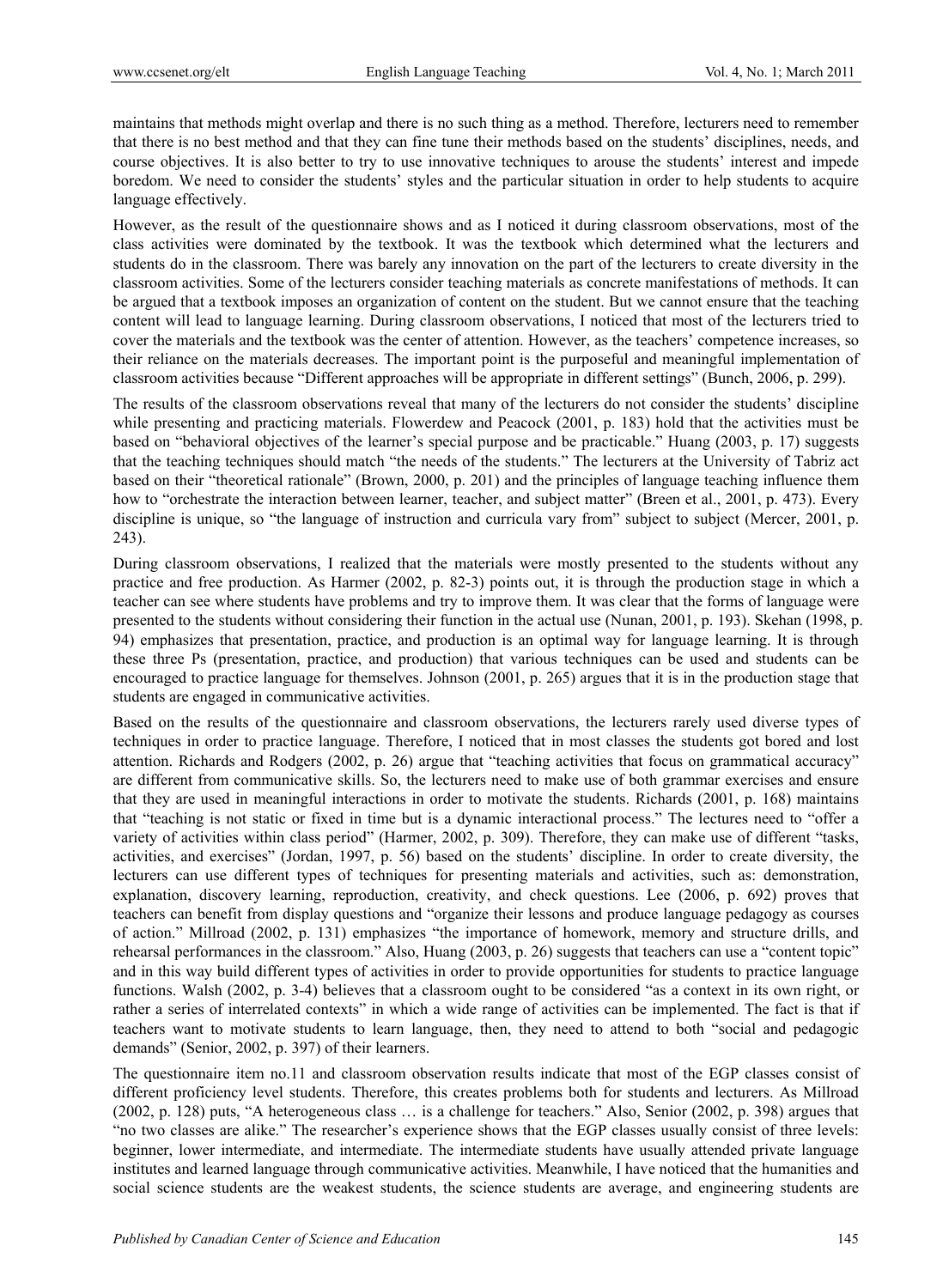intermediate. Therefore, it has been experienced that "lower levels tend to be much more dependent on the teacher" (Garrett & Shortall, 2002, p. 44). Furthermore, I was noticed that the intermediate students were bored and did not see any enjoyment from teacher-fronted activities. Certainly, the lecturers need to give learners "space and time" (Garton, 2002, p. 52). Also, the lecturers had better develop a collaborative relationship between the students and encourage more student participation, involvement, and initiative in classroom activities.

As the result of questionnaire item no.12 illustrates, one of the main problems of the EGP course was the large number of students in each class. For this reason, many of the students had "a noninteractive or passive approach to learning" (Dubinson, 2001, p. 206). Also, the atmosphere of classes was fragmented and lacked cohesion. During the classroom observations, it was obvious that because of large number of students the lecturers had hard time to control the classes and implement activities. In this regard, lecturer no.5 remarked that "It is really a dilemma for me to teach a class of 45 or 50." The EGP classes usually consist of 40 to 60 students.

During the interview, some of the students stated that their lecturers were indifferent to them. The students maintained that they could not establish a mutual relationship with their lecturers. The students felt that their lecturers were like robots that were programmed to teach predetermined materials. As the questionnaire item no.13 indicates, most of the students and lecturers believe that the teacher is the main facilitator of language acquisition. During classroom observations, I noticed that some of the lecturers were aloof and distant. Consequently, the students could not open up and have interaction or discussion. As Walsh (2002, p. 5-6) points out, it is the teachers who can provide "patterns of communication" and encourage negotiation of meaning. Sakai and Kikuchi (2009, p. 58) maintain that the main problems that students face are the incompetence of teachers and "confusing and/or boring lectures, unfair testing, and information overload." By filling out the gaps, the lecturers can create a smooth-flowing classroom exchange but they cannot guarantee learning process. Therefore, the lecturers need to carry out needs analysis at the commencement of the course and investigate what the students feel, speak, experience, and know. Senior (2002, p. 397) argues that teachers should maintain "a learning community within the classroom" in order to encourage learners to learn. Cadman (2005, p. 361) emphasizes that "connecting through humor is the key" to successful maintenance of a good relationship between students and creating a positive atmosphere in the classroom.

During classroom observations it was noticeable that one of the main problems of lecturers was to control and manage the students' behavior. The reasons for the "unruly behavior" (Mercer, 2001, p. 243) were numerous: large classes (40-60), mixed-ability students, heterogeneous classes, lack of diversity in classroom activities, boredom, and incompetence of some of the lecturers. Richards (2001, p. 170) insists that having "Good managerial skills ... are essential component of good teaching." Lacorte (2005, p. 388-9) suggests that teachers had better reprimand, make changes in seating arrangements, study disciplinary books or institutional guidelines, seek advice from a supervisor or colleague in professional workshops and so on. Hutchinson and Waters (1987, p. 167) hold that "If people are having fun, they are far less likely to complain." Meanwhile, Harmer (2002, p. 54) remarks that "We need to provide them [students] with a variety of subjects and exercises to keep them engaged."

The questionnaire item no.15 and interview results prove that the EGP classes suffer from lack of teaching aids. When interviewed, the lecturers stated that the classes lacked any video projectors to display power points. As Harmer (2002, p. 134) stresses, teaching aids are used "to explain language meaning and construction, engage students in a topic, or as the basis of a whole activity." Visual aids play a vital "role in lowering the linguistic demand on the students" (Huang, 2003, p. 20-1) and they facilitate the learning process. Teaching aids, especially appropriately prepared power points, can create a context which can ease the process of learning and teaching.

As the result of questionnaire item no.16 indicates, most of the lecturers and students hold that pair and group work are not used in conducting classroom activities. When interviewed, some of the lecturers pointed out that during pair or group work students used their mother tongue rather than English language, so they did not use group work and instead preferred individual work. However, Garton (2002, p. 51) argues that "recourse to L1 is the most natural solution to any difficulty in comprehension." Also, some other lecturers claimed that during group work students deviate from doing activities and talk about irrelevant and unrelated topics. However, Hedge (2002, p. 62) believes that group work establishes "positive rapport" and pushes shy students to participate in negotiation for meaning. Garrett and Shortall (2002, p. 27) maintain that group work have the following advantageous: "more language practice, more learner involvement and concentration, more learner security (less anxiety), and more mutual help among learners." Also, Nunan (1999, p. 83) argues that small group work increases "student output, improves student talk, promotes positive affective climate, and increase student motivation." Meanwhile, Harmer (2002, p. 114) emphasizes that small group work "allows teachers to gauge the mood of the class … and get a general understanding of student progress. Also, Hedge (2002, p. 14) stresses that group work reduces student "dependence on teachers."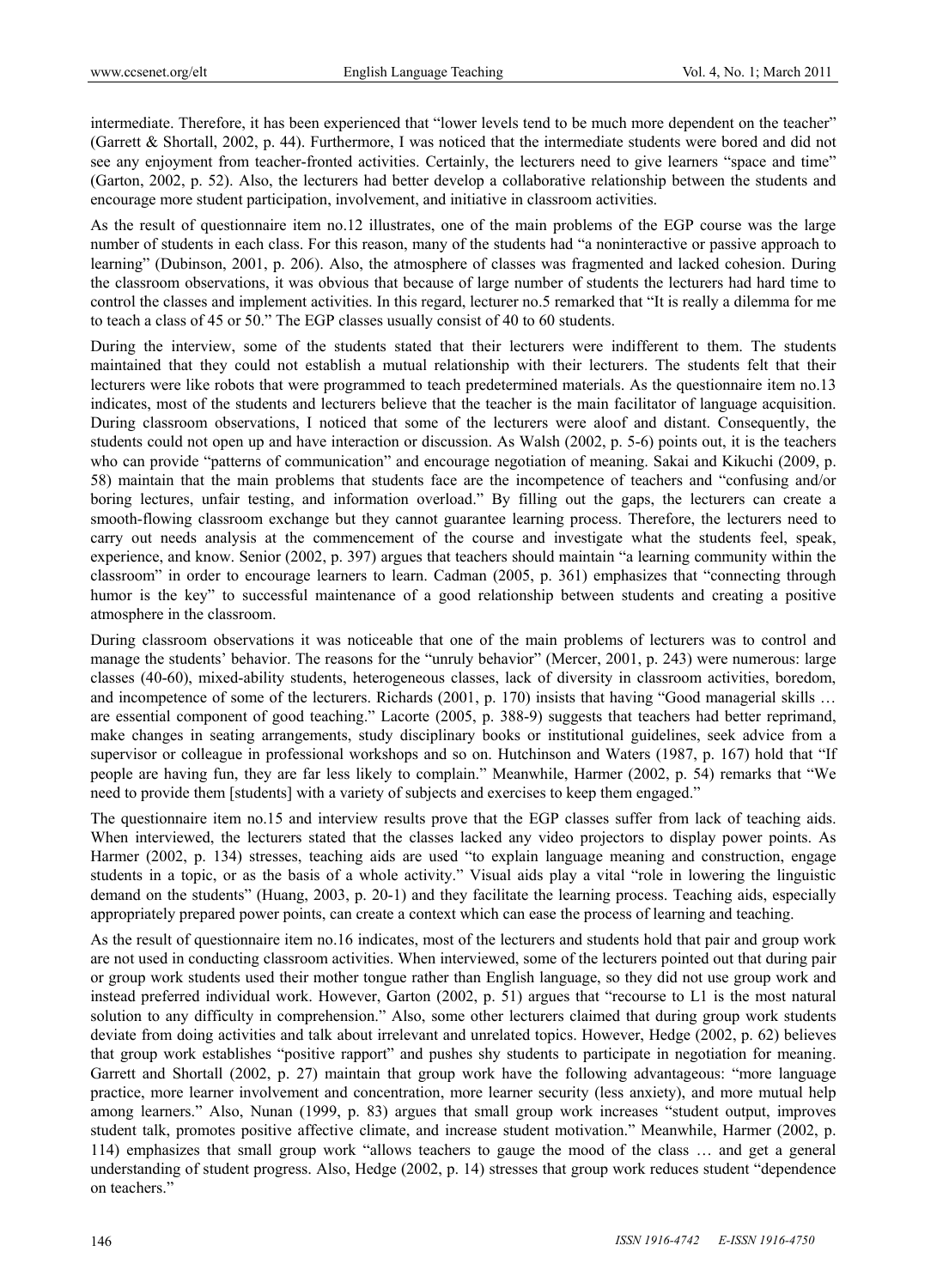The six classes that I observed, only in three of them was the English language spoken. In other classes it was mostly the Persian language which was used by the students and lecturers. When interviewed, the lecturers believed that students dreaded to converse in English. However, the students who participated in the interview were not happy with the situation and preferred to use English in class. Senior (2002, p. 400) believes that even the shy and slow students "do not want to maintain a low profile … and want to contribute to the collective learning of their class groups." However, the lecturers emphasized that students lacked everyday expressions and their self-confidence was low, so that they could not speak in English. During observations, I noticed that because of the tight control of the lecturers over the activities and exercises very little interaction took place. The lecturers dominated the classes and talked in the class. There was no time for students to interact and use language for negotiation. Since Iran is an EFL situation and actually no body speaks English out of the class, the students and lecturers rarely see any immediate pay-off and do not use it. As Hedge (2002, p. 25) argues, absence of English in the community "creates greater … challenges for teachers." Gil (2002, p. 275) emphasizes that classroom interaction consists of two modes: "the pedagogic and the natural." Therefore, it can be observed that in our EGP classes neither the pedagogic nor the natural interaction takes place. The focus is largely on the form and there is barely any focus on meaningful interaction and communication. Bunch (2006, p. 299) stresses that "conversational" English is as important as "academic" one and teachers need to foster both of them.

Another hidden problem that I noticed during classroom observations was the lecturers' lack of motivation to converse in English. When interviewed, many lecturers pointed out that students only need to acquire the reading skills and strategies to tackle their academic requirements. However, this is not an acceptable excuse for downgrading the importance of oral or written skills. Mainly, the lecturers can use a range of techniques to promote oral use of the language in order to motivate the students. Lee (2006, p. 691) proposes questioning as "one of the most familiar forms of teacher talk." Garton (2002, p. 48) suggests that teachers can benefit from "learner initiative" which results from their interests and needs. Meanwhile, Nunn (2000, p. 169) argues that since in large classes there are rarely any opportunities for student interaction, it is better to use group work to encourage "practice in spoken interaction." Also, Robinson (1991, p. 51) insists that oral presentation "can in fact involve all the language skills." Oral presentation is an optimal opportunity for interaction among the students because interesting and lively topics can stir heated debates. It is the lecturers who need to develop "non-threatening classroom atmosphere, in which students feel comfortable enough to interact readily with others in the target language" (Senior, 2002, p. 398).

As questionnaire item no.18 shows, only 30 percent of lectures use task-based activities in their EGP classes. Also, during classroom observations, I noticed that very rarely were tasks-based activities used either inside the classroom or assigned to be performed as homework. Most of the lecturers merely followed their textbooks' exercises and activities. The lecturers and students' roles were determined by the textbook. When interviewed, some of the lecturers claimed that because of the shortage of time they did not use tasks-based activities. Also, some others stated that since during tasks-based activities the students spoke in their mother tongue or talked about irrelevant things, they did not assign any tasks inside the classroom. However, Harmer (2002, p. 87) argues that "the tasks-based activities implies a shift away from some traditional teacher roles." Also, Flowerdew and Peacock (2001, p. 184) maintain that in tasks-based teaching "the role of the teacher becomes one of guide and advisor rather than omniscient source of knowledge." Jordan (1997, p. 250) believes that tasks-based activities "are highly relevant" in EAP classes because they can be used "at any given level" (Richards, 2001, p. 170). Also, Brown (2000, p. 172) emphasizes that "an eclectic blend of tasks" can be used "for particular group of learners." Mainly, Nunan (1999, p. 87) stresses that tasks need to be "built up from simple to complex" and the benefit of tasks-based approach is that "a variety of skills are integrated." Meanwhile, the lecturers can ask the students to choose tasks based on their interests, needs, and objectives. Senior (2002, p. 399) suggests that teachers can make use of "both social and pedagogic" tasks. When students are engaged in performing tasks, they mobilize both their linguistic and communicative resources. Also, tasks have the potential of being carried out collectively as well as individually.

Based on questionnaire item no.19, there is a gap between the students and lecturers' answers. While, 66 percent of the lecturers state that the purpose of exercises and activities are explained, only 19.5 percent of the students agree with it and 70 percent disagree. During interview, most of the students stated that in performing exercises they only ticked, selected, and circled correct answers without knowing their purposes. However, when interviewed, the lecturers stated that students should discover the meaning and goal of the exercises for themselves. Huang (2003, p. 26) argues that "an understanding of the purpose of and activity is necessary if the students are to engage in it and fulfill the original instructional purposes." She then continues that explicit instruction is necessary if we intend to gain optimal learning. Dudley-Evans and St John (2000, p. 178) maintain that "We should also make learners think when they do an exercise." Consequently, student motivation increases and their retention improve tremendously.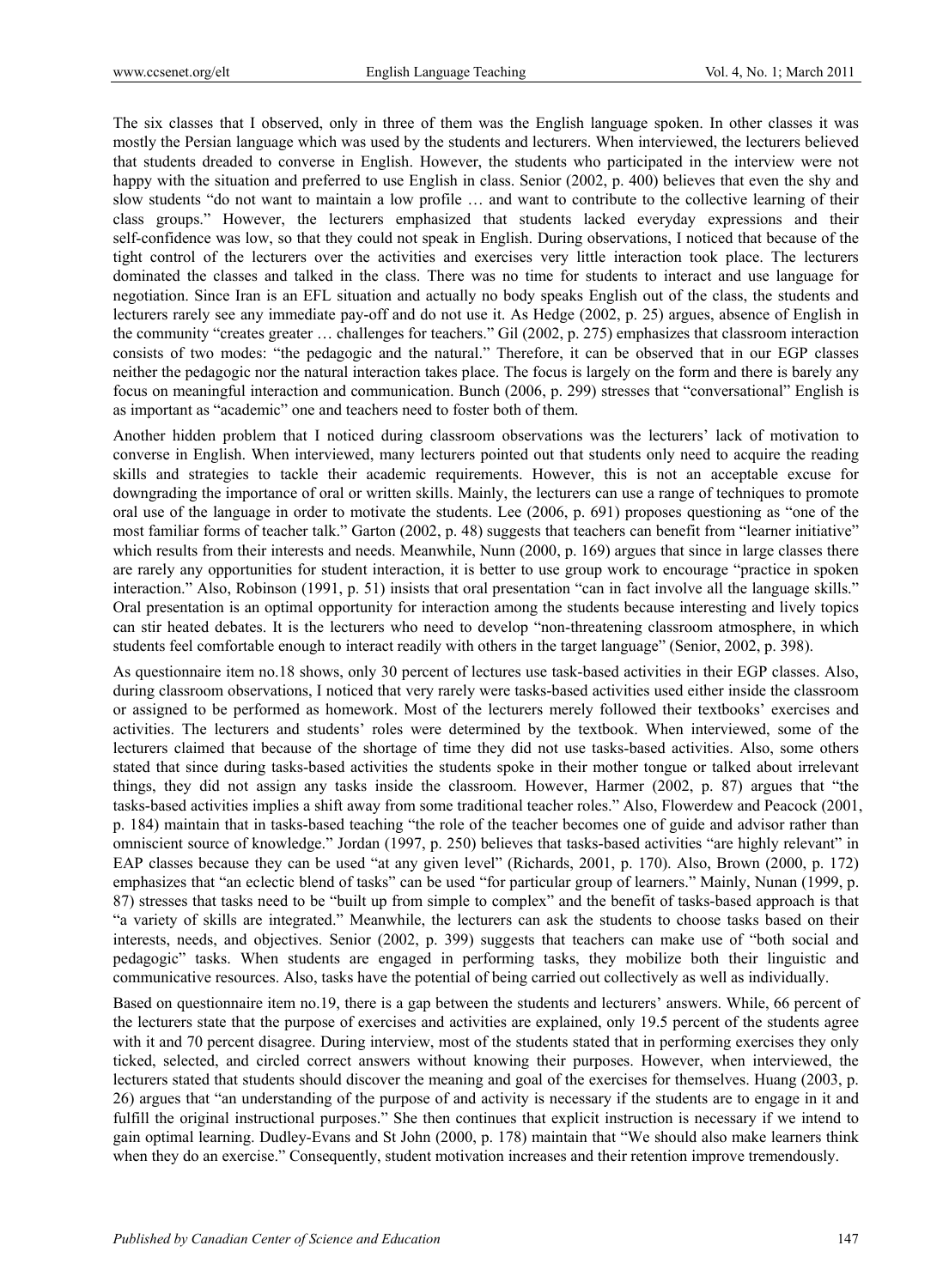As questionnaire item no.20 indicates, only about 40 percent of the students and lecturers agree that they perform different types of communicative activities. During interview, the students stated that they prefer to have more communicative activities instead of focusing on reading and doing mechanical exercises. However, the lecturers emphasized that because of shortage of time and students' low level of communicative competence they could not do communicative activities. However, Brown (1995, p. 5) stresses that teachers should create situations in which students "be able to express their intentions." Also, Hedge (2002, p. 71) argues that communicative language teaching provides meaningful context and students "rehearse language as it is used authentically in the world outside the classroom." When students are involved in communicative activities, they put their linguistic, discourse, pragmatic, and strategic competence into use. Johnson (2001, p. 254) believes that communicative activities are message-focused while drills and exercises are form-focused. However, both of them are necessary for successful learning of language.

#### **6. Conclusion and Implications**

The results of the study indicate that the EGP course needs to be overhauled drastically. Students like to learn English language and want to use it in oral interactions. However, the lecturers only emphasize covering their textbooks and reading the passages and doing exercises without carrying out any tasks or using language communicatively. In his evaluation, Walsh (2002, p. 4) observes that teachers have under control every aspect of the classroom activities which is also true of this study. The results of the study indicated that only lecturers talked, managed interaction, dominated classroom, decided who participate, controlled both content and procedure, and asked questions. The results of the interview imply that students are keen to learn English language; however, they hold quite low attitudes toward the EGP course. It is because after even obtaining a good grade and passing EGP course, they are barely able to produce language in spoken or written form and comprehend what they read or hear. Therefore, it is necessary that the hours dedicated to the EGP to be increased from three to eight hours per week in order to practice the four language skills simultaneously. Also, instead of one semester, it would be better to offer the EGP in four semesters. Also, the objectives of the EGP should be determined based on students' aims, needs, wants, and lacks and based on multimodalities of modern academic and workplace requirements. It is necessary that the teaching methods to be based on the students' discipline, e.g. chemistry students need different methods of language teaching and classroom activities than history students. Also, the lecturers need to reduce their dependence on the textbook and come up with innovative methods and techniques of teaching. More importantly, the lecturers should not only try to present language but also attempt to make the students to produce it. It is only during production stage that the students can put their passive knowledge into active use and know where they have weaknesses. Also, it is during writing and speaking that the lexical and structural knowledge are activated and lead to learning. Meanwhile, in order to increase the students' use of language, the lecturers had better encourage group work inside and outside the classroom. Also, in order to stimulate the students to produce language, the lecturers can encourage them to give oral presentation of their work. Furthermore, in order to put language into actual use, the lecturers can use a wide range of tasks which are chosen either by themselves or by the students. It is better that the lecturers explain the purpose of the activities and exercises to the students. Also, based on the students' interview results, the lecturers sometimes need to explain the grammatical structures in order to make students conscious of the forms of the language. Clearly, without explicit knowledge of form the students cannot make any meaning. Meaning requires form and it is through actual use and appropriate context that language is acquired. This study can barely recommend a particular method or classroom activities because as Robinson et al. (2001, p. 347) contents, to generalize to other contexts requires familiarity with "learner variables such as cultural background and L1, and institutional constraints such as program goals and resources." Each classroom and institution is unique and demands its own particular approaches, methods, and techniques of teaching and learning. However, the important issue for every lecturer is to make their students responsible for their own learning. When the students developed "skills of self-reliance" (Harmer, 2002 p. 115), they could be able to select their own methods, techniques, and activities and monitor their progress and evaluate their outcomes. As Garrett and Shortall (2002, p. 26-7) argue, "learners ultimately progress from being consumers of language courses to become producers of their own learning program."

This study can be helpful for language teachers who want to implement classroom activities and exercises more potently. The language teachers need to be sensitive to the students' needs, wishes, and objectives. It is ultimately the students who receive our methods and techniques so we need to consider them and satisfy their tastes as far as possible. By fulfilling our students' wishes, we can provide a positive climate in the classroom and encourage them to learn language effectively. Finally, as Yang (2009, p. 78) contends, it is hoped that "the evaluation process and findings should be used" in order to improve the EGP course.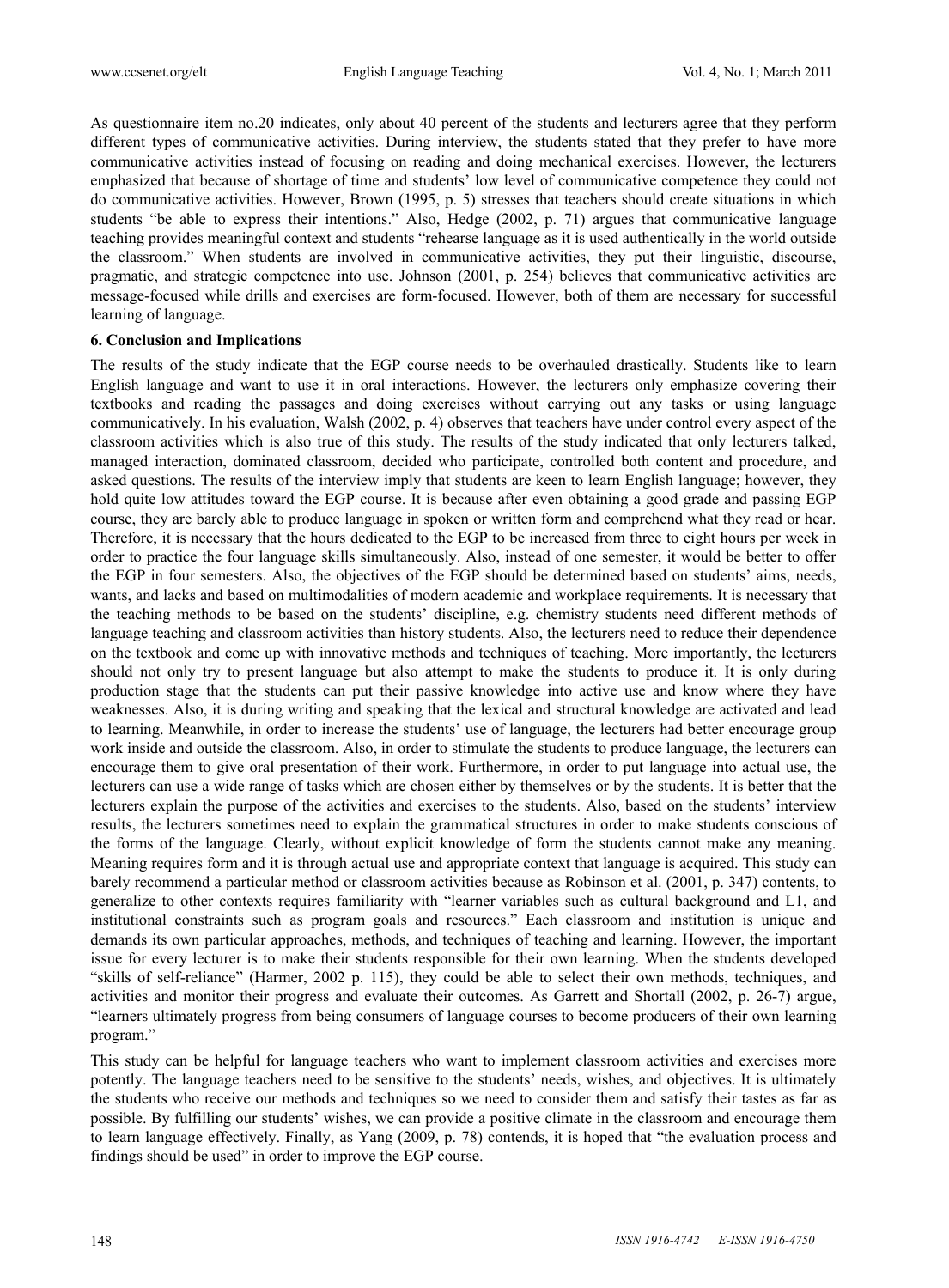### **References**

Blaxter, L., Hughes, C. & Tight, M. (2006). *How to research*. Berkshire: Open University Press.

Breen, M. P., Hird, B., Milton, M., Oliver, R. & Thwaite, A. (2001). Making sense of language teaching: Teachers principles and classroom practices. *Applied linguistics*, 22(4), 470-501.

Brown, H. D. (2000). *Principles of language learning and teaching*. Fourth ed. New York: Longman.

Brown, J. D. (1995). *The elements of language curriculum: A systematic approach to program development*. Boston, Mass.: Heinle & Heinle Publishers.

Brown, J. D. (2001). *Using surveys in language programs*. Cambridge: Cambridge University Press.

Bunch, G. C. (2006). Academic English'' in the 7th grade: Broadening the lens, expanding access. *Journal of English for Academic Purposes*, 5, 284-301.

Cadman, K. (2005). Towards a 'pedagogy of connection' in critical research education: A REAL story. *Journal of English for Academic Purposes*, 4(2), 353-367.

Coleman, H. (1996). Moving the goalposts: Project evaluation in practice. In J. C. Alderson & A. Beretta (Ed.), *Evaluating second language education* (pp. 222-246). Cambridge: Cambridge University Press.

Dobinson, T. (2001). Do learners learn from classroom interaction and does the teacher have a role to play? *Language Teaching Research*, 5(3), 189-211.

Dudley-Evans, T. & St John, M. J. (2000). *Developments in English for specific purposes: A multidisciplinary approach*. Cambridge: Cambridge University Press.

Elder, C. (2009). Reconciling accountability and development needs in heritage language education: A communication challenge for the evaluation consultant. *Language Teaching Research*, 13(1): 15-33.

Flowerdew, J. & Peacock, M. (2001). The EAP curriculum: Issues, methods, and challenges. In J. Flowerdew & M. Peacock (Ed.), *Research perspectives on English for academic purposes* (pp. 177-194). Cambridge: Cambridge University Press.

Garrett, P. & Shortall, T. (2002). Learners' evaluations of teacher-fronted and student-centered classroom activities. *Language Teaching Research*, 6(1), 25-57.

Garton, S. (2002). Learner initiative in the language classroom. *ELT Journal*, 56(1), 47-56.

Gil, G. (2002). Two complementary modes of foreign language classroom interaction. *ELT Journal*, 56(3), 273-279.

Harmer, J. (2002). *The practice of English language teaching*. Second ed. London: Longman.

Harris, J. (2009). Late-stage refocusing of Irish-language program evaluation: Maximizing the potential for productive debate and remediation. *Language Teaching Research*, 13(1), 55-76.

Hedge, T. (2002). *Teaching and learning in the language classroom*. Third ed. Oxford: Oxford University Press.

Huang, J. (2003). Activities as a vehicle for linguistic and sociocultural knowledge at the elementary level. *Language Teaching Research*, 7(1), 3-33.

Hutchinson, T. & Waters, A. (1987). *English for specific purposes: A learning-centered approach*. Tenth ed. Cambridge: Cambridge University Press.

Johnson, K. (2001). *An introduction to foreign language learning and teaching*. Pearson Education, Longman: London.

Jordan, R. R. (1997). *English for academic purposes: A guide and resource book for teachers*. Cambridge: Cambridge University Press.

Kiely, R. (2009). Small answers to the big question: Learning from language program evaluation. *Language Teaching Research*,13(1), 99-116.

Kita, L. C.. (2006). Factors contributing to civil engineering students' poor achievement in an ESP program. MA thesis. University of Malaya.

Lacorte, M. (2005). Teachers' knowledge and experience in the discourse of foreign-language classrooms. *Language Teaching Research*. 9(4), 381-402.

Lee, Y. (2006). Respecifying display questions: Interactional resources for language teaching. *TESOL Quarterly*, 40(4), 691-713.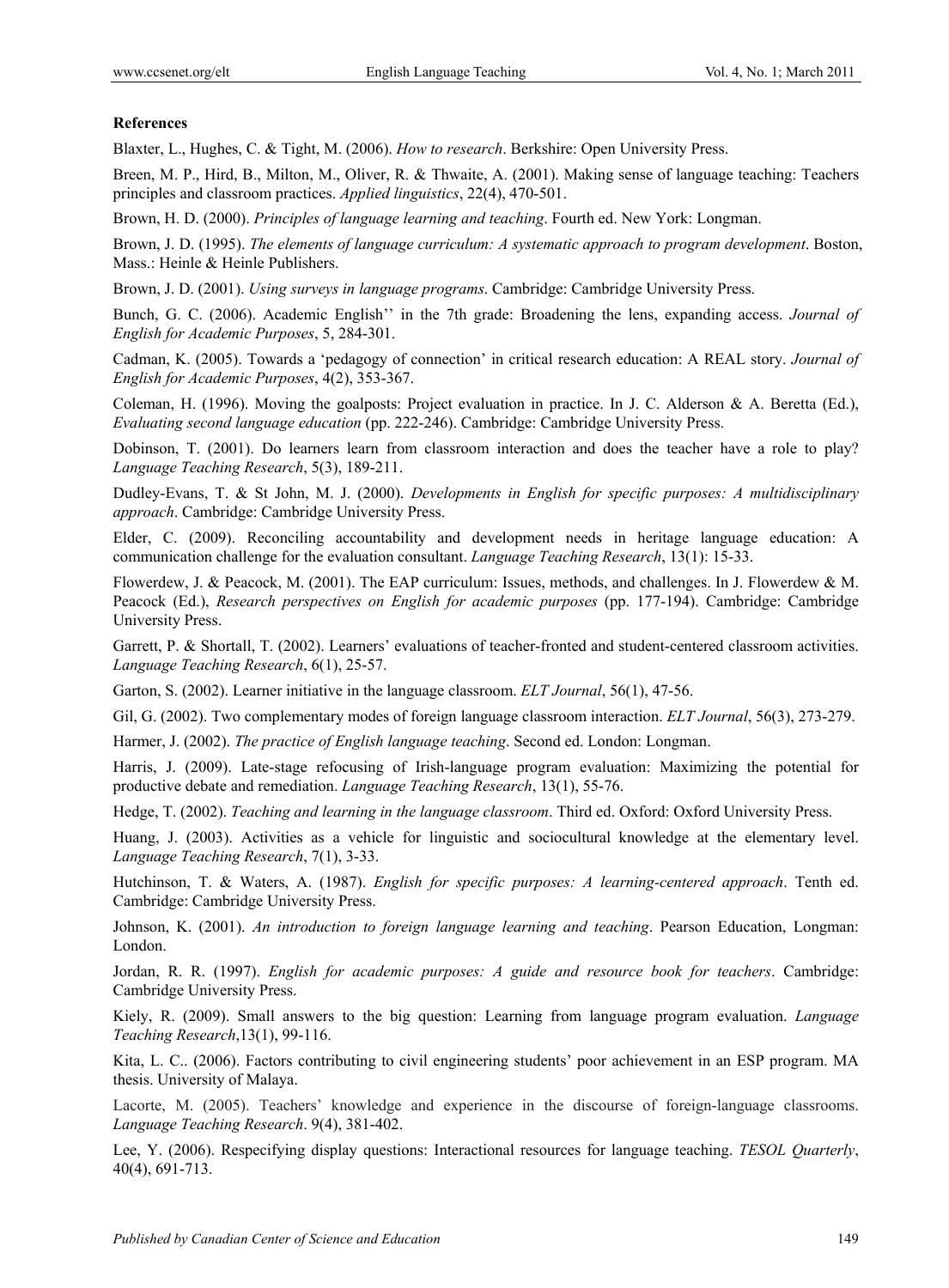Llosa, L. & Slayton, J. (2009). Using program evaluation to inform and improve the education of young English language learners in US schools. *Language Teaching Research,* 13(1), 35-54.

Long, M. H. (2001). Focus on form: a design feature in language teaching methodology. In C. N. Candlin & N. Mercer (Ed.). *English language teaching in its social context* (pp. 180-190). London: Routledge.

Lynch, B. K. (1996). *Language program evaluation: Theory and practice*. Cambridge: Cambridge University Press.

Mazdayasna, G. & Tahririan, M. H. (2008). Developing a profile of the ESP need of Iranian students: the case of students of nursing and midwifery. *Journal of English for Academic Purposes*, **7**, 277-289.

Mercer, N. (2001). Language for teaching language. In C. N. Candlin & N. Mercer (Ed.). *English language teaching in its social context* (pp. 243-257). London: Routledge.

Millroad, R. (2002). Teaching heterogeneous classes. *ELT Journal*, 56(2), 128-136.

Nunan, D. (1999). *The learner-centered curriculum*. Tenth printing. Cambridge: Cambridge University Press.

Nunn, R. (2000). Designing rating scales for small-group interaction. *ELT Journal*, 54(2), 169-178.

Peacock, M. (2009). The evaluation of foreign-language-teacher education programs. *Language Teaching Research*, 13(3), 259-278.

Richards, J. C. (2001). Beyond methods. In C. N. Candlin & N. Mercer (Ed.). *English language teaching in its social context* (pp. 167-179). London: Routledge.

Richards, J. C. & Rodgers, T. S. (2002). *Approaches and methods in language teaching*. Second ed. Cambridge: Cambridge University Press.

Robinson, P. C. (1991). *ESP today: A practitioner's guide*. New York: Prentice Hall.

Robinson, P. C., Strong, G., Wittle, J. & Nobe, S. (2001). The development of EAP oral discussion ability. In J. Flowerdew & M. Peacock (Ed.). *Research perspectives on English for academic purposes* (pp. 347-359). Cambridge: Cambridge University Press.

Sakai, H. & Kikuchi, K. (2009). An analysis of demotivators in the EFL classroom. *System*, 37, 57-69.

Senior, R. M., (2002). A class-centered approach to language teaching. *ELT Journal Volume,* 56(4), 397-403.

Skehan, P. (1998). *A cognitive approach to language learning*. Oxford: Oxford University Press.

Walsh, S. (2002). Construction or obstruction: Teacher talk and learner involvement in the EFL classroom. *Language Teaching Research*, 6(1), 3-23.

Yang, W. (2009). Evaluation of teacher induction practices in a US university English language program: towards useful evaluation. *Language Teaching Research,* 13(1), 77- 98.